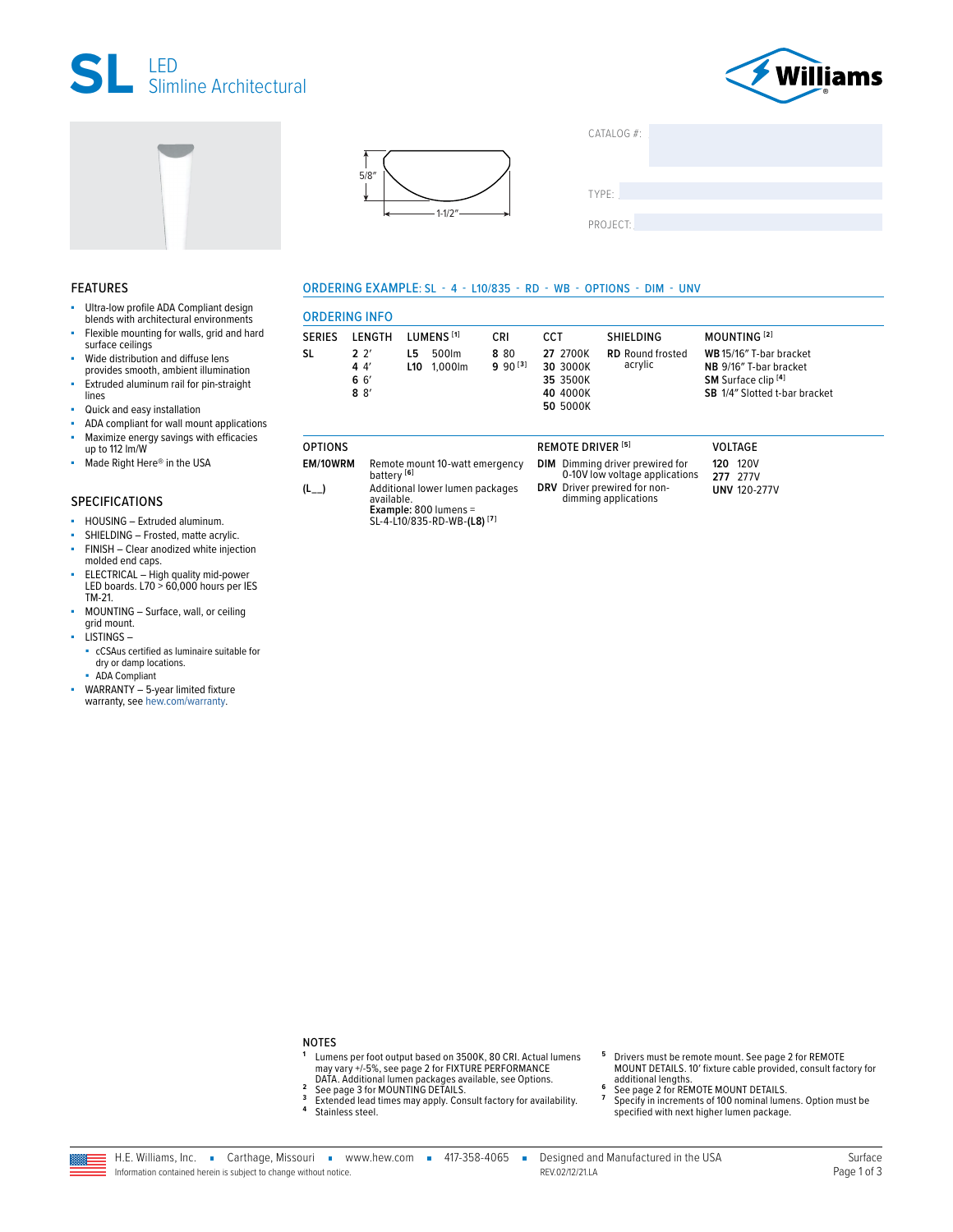

## <span id="page-1-0"></span>FIXTURE PERFORMANCE DATA

|              |                 | LED PACKAGE   DELIVERED LUMENS | <b>WATTAGE</b> | <b>EFFICACY (Im/W)</b> |
|--------------|-----------------|--------------------------------|----------------|------------------------|
| $2^{\prime}$ | L5              | 996                            | 9.4            | 106.0                  |
|              | L <sub>10</sub> | 1.941                          | 18.3           | 106.1                  |
| 4'           | L5              | 1.992                          | 17.9           | 111.3                  |
|              | L <sub>10</sub> | 3.882                          | 36.0           | 107.8                  |
| 6'           | L5              | 2.988                          | 26.5           | 112.9                  |
|              | L <sub>10</sub> | 5,823                          | 53.4           | 109.0                  |
| 8'           | L5              | 3,984                          | 35.2           | 113.2                  |
|              | L <sub>10</sub> | 7.764                          | 70.3           | 110.4                  |

#### MULTIPLIER TABLE

|        | <b>COLOR TEMPERATURE</b> |                          |  |  |  |  |
|--------|--------------------------|--------------------------|--|--|--|--|
|        | CCT                      | <b>CONVERSION FACTOR</b> |  |  |  |  |
|        | 2700K                    | 0.97                     |  |  |  |  |
|        | 3000K                    | 0.99                     |  |  |  |  |
| 80 CRI | 3500K                    | 1.00                     |  |  |  |  |
|        | 4000K                    | 1.03                     |  |  |  |  |
|        | 5000K                    | 1.06                     |  |  |  |  |
|        | 2700K<br>0.80            |                          |  |  |  |  |
|        |                          |                          |  |  |  |  |
| 90 CRI | 3000K                    | 0.82                     |  |  |  |  |
|        | 3500K                    | 0.83                     |  |  |  |  |
|        | 4000K                    | 0.86                     |  |  |  |  |
|        | 5000K                    | 0.89                     |  |  |  |  |

- Photometrics tested in accordance with<br>IESNA LM-79. Results shown are based on<br>25℃ ambient temperature.<br>■ Wattage shown is average for 120V through<br>277V input.
- 
- Results based on 3500K, 80 CRI, actual lumens may vary +/-5%
- Use multiplier table to calculate additional options.

#### PHOTOMETRY

**SL-2-L10/835-RD** Total Luminaire Output: 1941 lumens; 18.3 Watts | Efficacy: 106.1 lm/W | 82.6 CRI; 3280K CCT



|              | <b>VERTICAL ANGLE</b> | <b>HORIZONTAL ANGLE</b> | <b>ZONAL LUMENS</b> |             |             |
|--------------|-----------------------|-------------------------|---------------------|-------------|-------------|
|              |                       | 0°                      | 45°                 | $90^\circ$  |             |
|              | 0                     | 611                     | 611                 | 611         |             |
|              | 5                     | 613                     | 606                 | 606         | 58          |
|              | 15                    | 591                     | 584                 | 585         | 166         |
|              | 25                    | 546                     | 542                 | 547         | 252         |
|              | 35                    | 482                     | 482                 | 489         | 304         |
|              | 45                    | 399                     | 405                 | 416         | 315         |
|              | 55                    | 307                     | 321                 | 340         | 288         |
| DISTRIBUTION | 65                    | 203                     | 232                 | 262         | 231         |
|              | 75                    | 106                     | 149                 | 190         | 157         |
|              | 85                    | 21                      | 85                  | 127         | 87          |
|              | 90                    | 0                       | 63                  | 99          |             |
|              | 95                    | $\mathbf 0$             | 43                  | 78          | 45          |
| CANDLEPOWER  | 105                   | $\mathbf 0$             | 21                  | 45          | 22          |
|              | 115                   | $\mathbf 0$             | 9                   | 24          | 10          |
|              | 125                   | $\mathbf 0$             | 4                   | 10          | 4           |
|              | 135                   | $\mathbf 0$             | $\mathbf 0$         | 4           | $\mathbf 0$ |
|              | 145                   | $\mathbf 0$             | $\mathbf 0$         | 0           | 0           |
|              | 155                   | $\mathbf 0$             | $\mathbf 0$         | 0           | $\mathbf 0$ |
|              | 165                   | $\mathbf 0$             | $\mathbf 0$         | $\mathbf 0$ | $\mathbf 0$ |
|              | 175                   | 0                       | $\mathbf 0$         | $\mathbf 0$ | 0           |
|              | 180                   | $\mathbf 0$             | $\mathbf 0$         | 0           |             |

|               | <b>ZONE</b> | <b>LUMENS</b> | % FIXTURE |
|---------------|-------------|---------------|-----------|
|               | $0 - 30$    | 474           | 24        |
|               | $0 - 40$    | 776           | 40        |
|               | $0 - 60$    | 1378          | 71        |
|               | $0 - 90$    | 1857          | 96        |
| LUMEN SUMMARY | $90 - 120$  | 80            |           |
|               | $90 - 150$  | 84            |           |
|               | $90 - 180$  | 84            |           |
|               | $0 - 180$   | 1941          | 100       |

# FIXTURE DETAILS

# BACKVIEW A



# <span id="page-1-1"></span>REMOTE MOUNT DETAILS